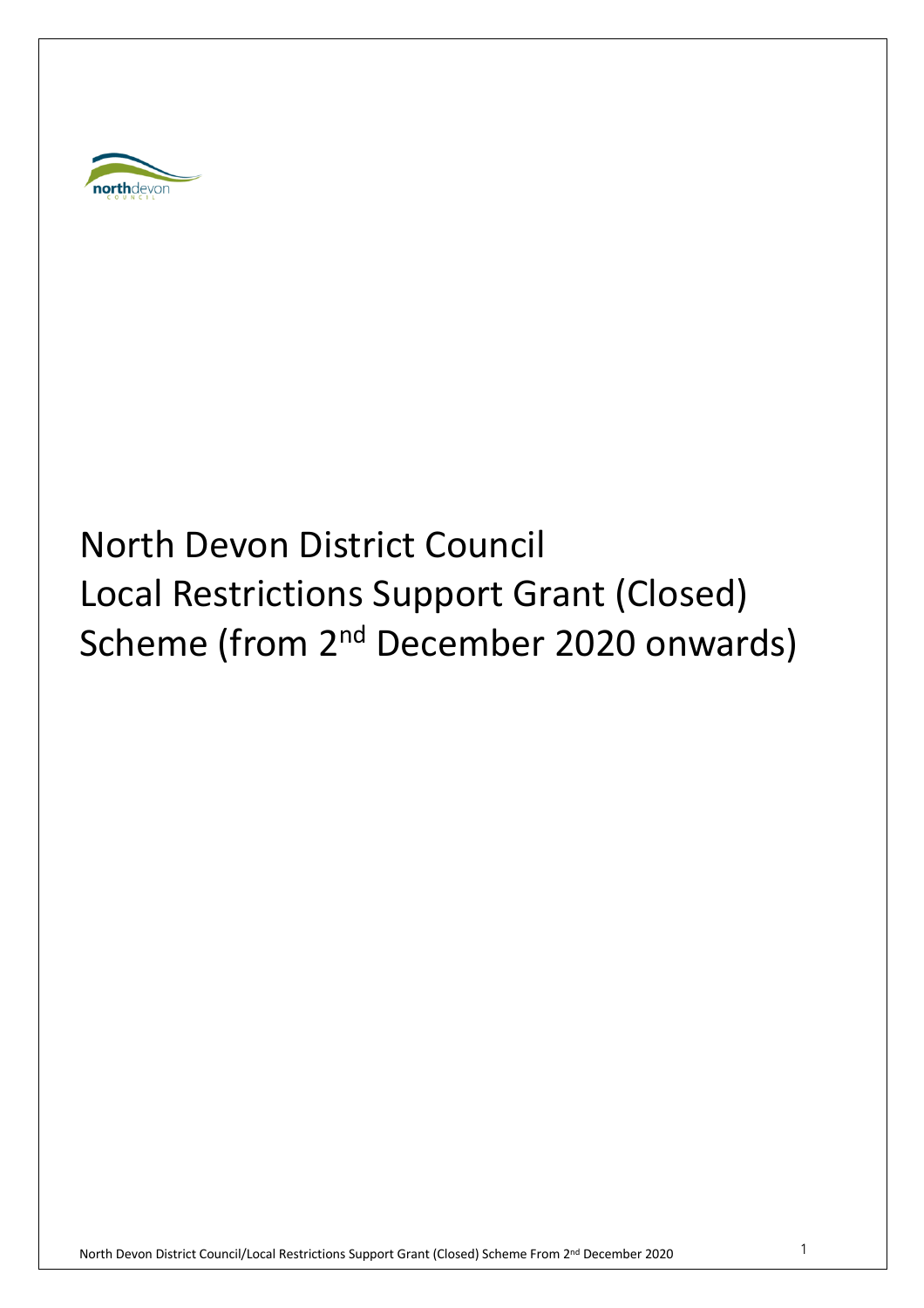# **Contents**

| 1.0  |                                                                                 |  |  |
|------|---------------------------------------------------------------------------------|--|--|
| 2.0  |                                                                                 |  |  |
| 3.0  |                                                                                 |  |  |
|      |                                                                                 |  |  |
|      |                                                                                 |  |  |
|      |                                                                                 |  |  |
|      |                                                                                 |  |  |
|      |                                                                                 |  |  |
| 4.0  |                                                                                 |  |  |
| 5.0  |                                                                                 |  |  |
| 6.0  |                                                                                 |  |  |
| 7.0  |                                                                                 |  |  |
| 8.0  |                                                                                 |  |  |
| 9.0  |                                                                                 |  |  |
| 10.0 | Taxation and the provision of information to Her Majesty's Revenues and Customs |  |  |
| 11.0 |                                                                                 |  |  |
| 12.0 |                                                                                 |  |  |
| 13.0 |                                                                                 |  |  |
|      |                                                                                 |  |  |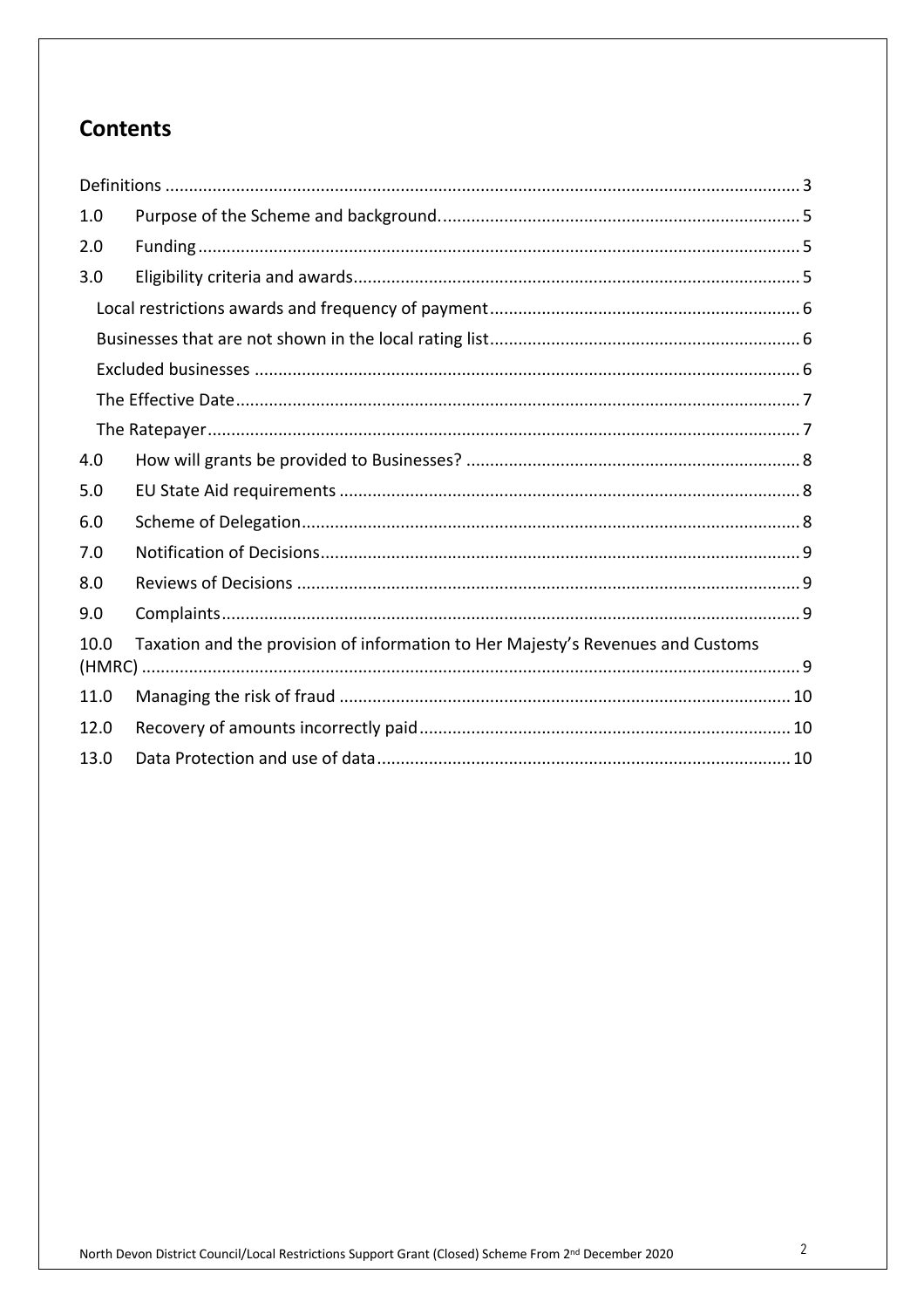## **Definitions**

The following definitions are used within this document:

**'Additional Restrictions Grant (ARG)'** means the additional funding provided by Government. Funding will be made available to eligible Local Authorities at the point that national restrictions are imposed or at the point the Local Authority first entered LCAL 3 local restrictions;

**'COVID-19' (coronavirus);** means the infectious disease caused by the most recently discovered coronavirus;

**'Department for Business, Energy & Industrial Strategy (BEIS)**'; means the Government department responsible for the scheme and guidance;

**'Effective date'**; means, for eligibility of the grant, the date of the local restrictions or the date of widespread national restrictions. For the purpose of this scheme the date cannot be before 9<sup>th</sup> September 2020;

**'Hereditament(s)**; means the assessment defined within Section 64 of the Local Government Finance Act 1988;

**'In-person services'** means services which are wholly or mainly provided by the business to their customers face to face and which **cannot** be provided by other means such as online or remotely by telephone, email, video link, or written communication;

'**Local Covid Alert Level'** (LCAL) means the level of alert determined by Government and Local Authorities for the area. LCALs have three Tiers. Tier 1 (Medium): Tier 2 (High) and Tier 3 (Very High). For the purposes of these schemes the definitions used are LCAL1, LCAL2 and LCAL3.

**'Local lockdown'**; means the same as **'Local restrictions'**;

**'Local rating list'**; means the list as defined by Section 41 of the Local Government Finance Act 1988

**'Local restrictions'**; and **'Localised restrictions'** means legally binding restrictions imposed on specific Local Authority areas or multiple Local Authority areas, where the Secretary of State for Health and Social Care requires the closure of businesses in a local area under regulations made using powers in Part 2A of the Public Health (Control of Disease) Act 1984 in response to the threat posed by coronavirus and commonly as part of a wider set ofmeasures;

**'Local Restrictions Support Grant Scheme (Closed)**; means the grant scheme developed by the Council in response to an announcement made by the Secretary of State for Business, Energy & Industrial Strategy made on  $9<sup>th</sup>$  September 2020, amended on  $9<sup>th</sup>$  October 2020 and which is applicable to businesses forced to close under either LCAL2 or LCAL3 or where national restrictions are in place;

**Local Restrictions Support Grant Scheme (Open)**; means the grant scheme developed by the Council in response to an announcement made by the Secretary of State for Business, Energy & Industrial Strategy made on 22<sup>nd</sup> October 2020 and which is applicable to businesses that are still open but severely impacted by the restrictions imposed by LCAL2 and LCAL3 ;

**Local Restrictions Support Grant Scheme (Sector)**; means the grant scheme developed by the Council in response to an announcement made by the Secretary of State for Business, Energy & Industrial Strategy made on  $9<sup>th</sup>$  October 2020 (effective from  $1<sup>st</sup>$  November) and which is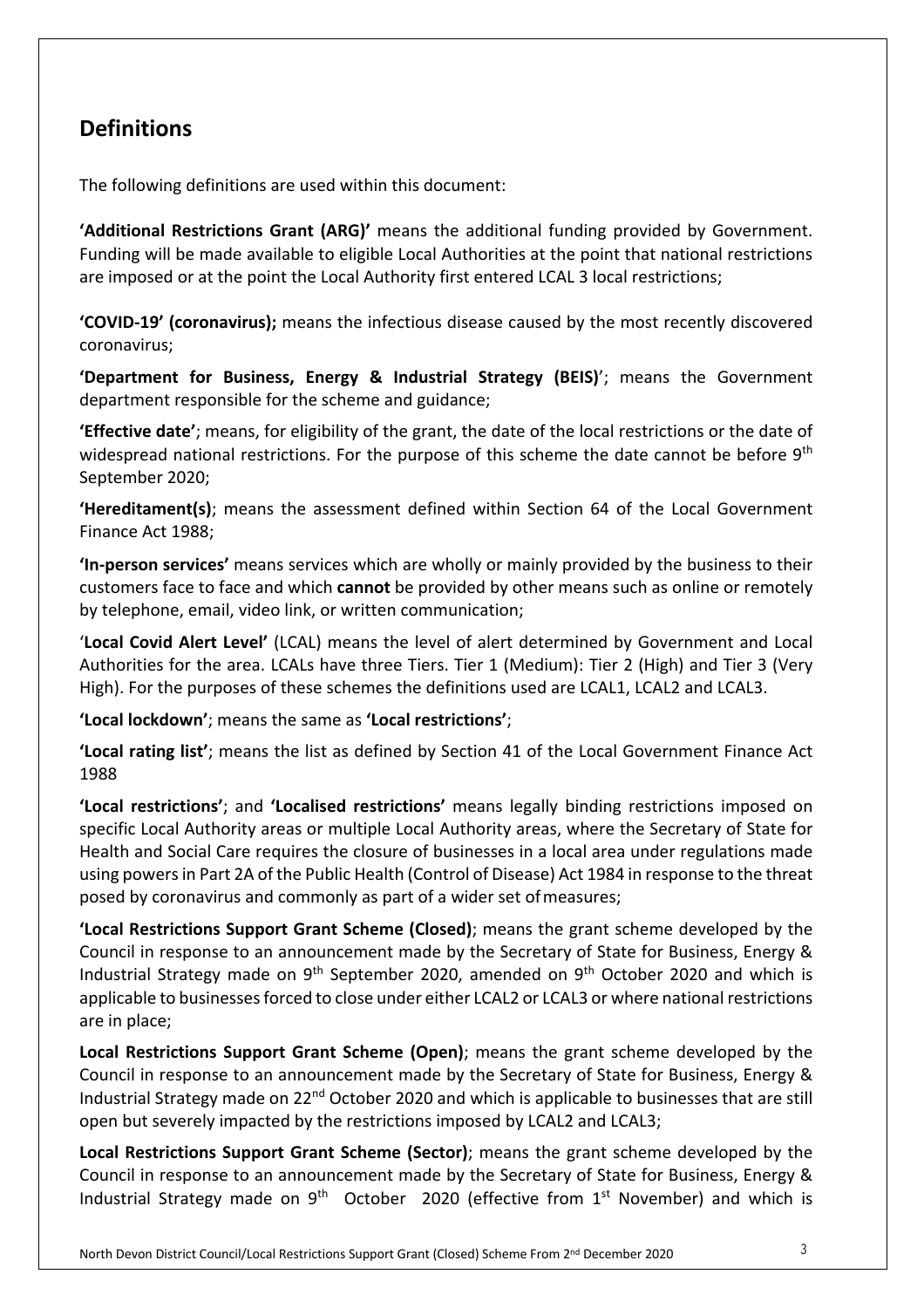applicable to businesses that have been required to close on a national basis since  $23^{rd}$  March 2020 due to restrictions being put in place to manage coronavirus;

**'Rateable value'**; means the rateable value for the hereditament shown in the Council's local rating list at the date of the local restrictions;

**'Ratepayer'**; means the person who will receive the grant will be the person who, according to the Council's records, was the ratepayer liable for occupied rates in respect of the hereditament at the date of the local restrictions;

**'State Aid Framework';** means the Temporary Framework for State aid measures to support the economy in the current COVID-19 outbreak published on 19 March 2020; and

**'Temporary Framework for State aid'**; means the same as the ' **State Aid Framework' .**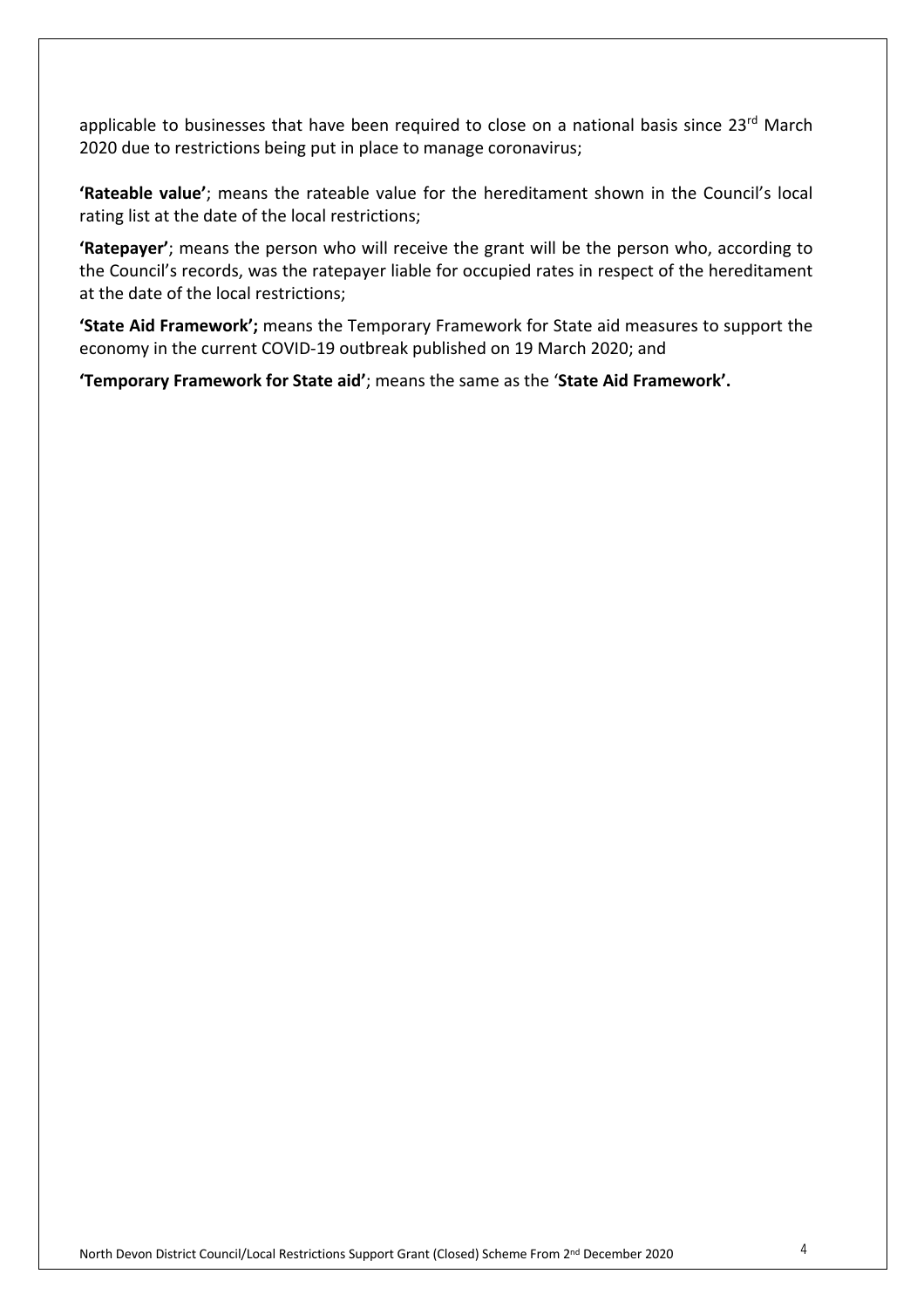## **1.0 Purpose of the Scheme and background.**

- 1.1 The purpose of this document is to determine eligibility for a payment under the Council's Local Restrictions Support Grant Scheme (Closed).
- 1.2 The grant scheme has been developed by the Council in response to an announcement made by the Secretary of State for Business, Energy & Industrial Strategy made on  $9<sup>th</sup>$ September 2020 (and subsequently amended in October 2020 and November 2020) which sets out circumstances whereby a grant payment may be made by the Council to a business which has to close due to localised restrictions being put in place to manage coronavirus and save lives.
- 1.3 Whilst the awarding of grants will be the Council's responsibility, the Department for Business, Energy & Industrial Strategy (BEIS) has set down criteria which **must** be met by each business making an application. The Department has also indicated the types of business which should be given the grant.
- 1.4 The scheme applies where local restrictions are put in place.
- 1.5 Localised restrictions are legally binding restrictions imposed on specific Local Authority areas or multiple Local Authority areas, where the Secretary of State for Health and Social Care requires the closure of businesses in a local area under regulations made using powers in Part 2A of the Public Health (Control of Disease) Act 1984 in response to the threat posed by coronavirus and commonly as part of a wider set of measures.
- 1.6 Grants under this scheme will be available for the 2020/21 financial year only
- 1.7 No grant shall be paid for any period where the localised restrictions were in place prior to 2<sup>nd</sup> December 2020.
- 1.8 Where any area enters a localised restriction, additional assistance may be given to businesses under the Council's Additional Restrictions Grant (ARG) Scheme.

### **2.0 Funding**

2.1 Local Authorities, subject to local eligibility, will receive funding to meet the cost of payments to businesses within the business rates system based on an assessment of the number of eligible business hereditaments.

### **3.0 Eligibility criteria and awards**

3.1 Government, whilst wanting Councils to exercise their local knowledge and discretion, has set national criteria for the funds. In all cases, the Council will only consider businesses for grants where **all** of the criteria are met. Businesses will only be eligible where they are trading **on** the date of the announcement of the local restriction.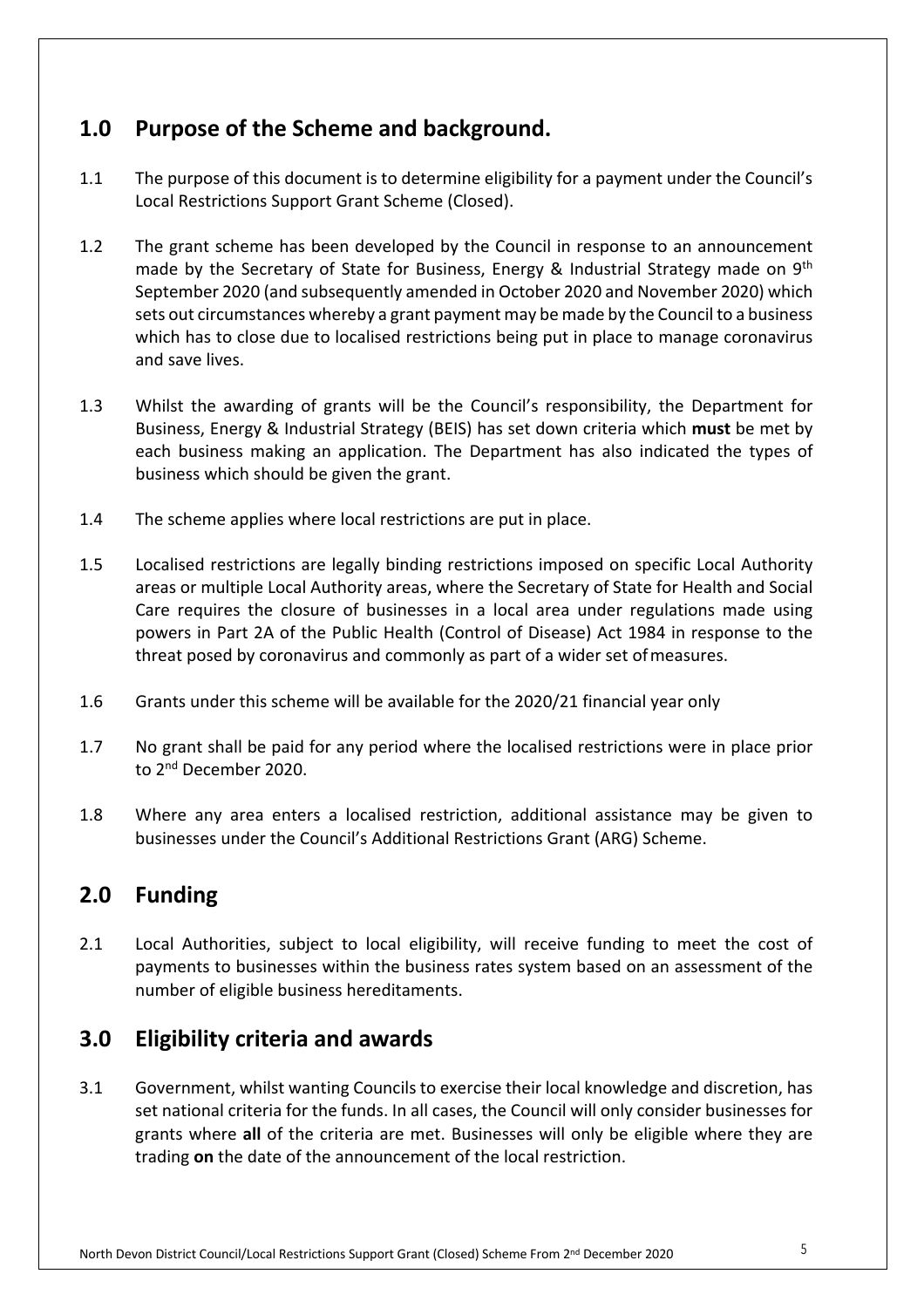3.2 The Department for Business, Energy & Industrial Strategy (BEIS) has stated that businesses that were open as usual and providing **in-person services** to customers from their business premises and then required to close for a consecutive period of no less than 14 days as a result of regulations made under the Public Health (Control of Disease) Act 1984 will be eligible for this funding.

#### **Local restrictions awards and frequency of payment**

- 3.3 Businesses which are forced to close in a localised restriction (LCAL2 and LCAL3) that is implemented for less than two weeks and businesses that are closed for less than two weeks are not eligible for grant funding.
- 3.4 The amount of grant and the frequency of awards in respect of local restrictions are fixed as follows:
	- (a) Businesses occupying hereditaments appearing on the local rating list with a rateable value of exactly £15,000 or under on the date of the commencement of the local restrictions will receive a payment of £667 per 14-day qualifying restriction period;
	- (b) Businesses occupying hereditaments with a rateable value of over £15,000 and less than £51,000 will receive a payment of £1,000 per 14-day qualifying restriction period; and
	- (c) Businesses occupying hereditaments with a rateable value of £51,000 or over will receive a payment of £1,500 per 14-day qualifying restriction period.
- 3.5 It should be noted that, in the case of local restrictions, grants will be paid every two weeks.
- 3.6 Any business failing to meet the criteria will not be awarded a grant.

#### **Businesses that are not shown in the local rating list**

3.7 Businesses which are not shown in the local rating list may be able to apply for an award under the Council's Additional Restrictions Grants (ARG) Scheme.

#### **Excluded businesses**

- 3.8 The following businesses will **not** be eligible for an award:
	- (a) Businesses that are able to continue to trade because they **do not depend** on providing direct **in-person services** from premises and can operate their services effectively remotely (e.g. accountants, solicitors);
	- (b) Businesses in areas outside the scope of the localised restrictions, as defined by Government;
	- (c) Businesses that have chosen to close but not been required to, will not be eligible;
	- (d) Businesses which have already received grant payments that equal the maximum levels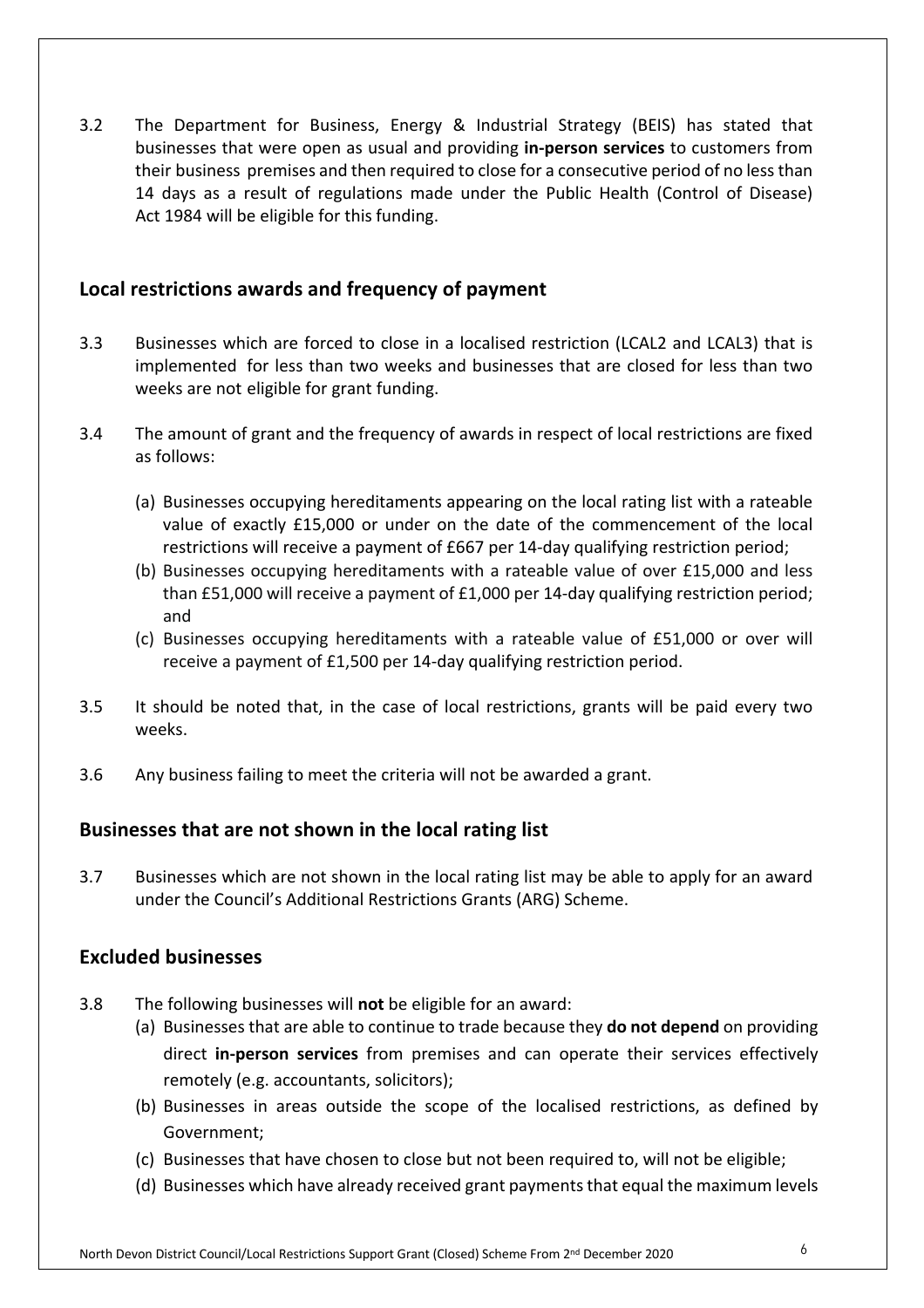of State aid permitted under the de minimis and the COVID-19 Temporary State Aid Framework;

- (e) Businesses that were in administration, are insolvent or where a striking-off notice has been made at the date of the local restriction or national restriction; and
- (f) Specific businesses subject to national closures since  $23<sup>rd</sup>$  March 2020 will not be eligible for this funding. They will be provided support through the strand of the Local Restrictions Support Grant (Sector) for nationally mandated business closures.

#### **The Effective Date**

- 3.9 The effective date for eligibility is determined as the date of the local restrictions.
- 3.10 In **all** cases, the following must have existed at the effective date:
	- The hereditament **MUST** be shown in the local rating list as at the effective date;
	- Any changes to the local rating List (Rateable Value or to the hereditament) after that date, including changes which have been backdated to this date, will be ignored for the purposes of eligibility;
	- The Council is not required to adjust, pay or recover grants where the local rating list is subsequently amended retrospectively to the effective date;
	- In cases where it was factually clear to the Council that, at the effective date, the local rating List was inaccurate on that date, the Council *may* withhold the grant and/or award the grant based on their view of who would have been entitled to the grant had the list been accurate. (The Department for Business, Energy and Industrial Strategy (BEIS) has stated that this provision is entirely at the discretion of the Council and is **only** intended to prevent manifest errors. It is not intended for ratepayers who subsequently challenge their Rateable Value); and
	- Where a hereditament is exempt from rating as at the effective date, no grant shall be payable.

#### **The Ratepayer**

- 3.11 In **all** cases the following shall apply:
	- The person who will receive the grant will be the person who, according to the Council's records, was the ratepayer in respect of the hereditament at the effective date;
	- The ratepayer must be liable to occupied property rates at that date. It should be noted that grants will not be awarded where the hereditament is unoccupied;
	- Where the Council has reason to believe that the information it holds about the ratepayer at the effective date is inaccurate, it may withhold or recover the grant and take reasonable steps to identify the correct ratepayer;
	- Where, it is subsequently determined that the records held are incorrect, the Council reserves the right to recover any grant incorrectly paid; and
	- Where any ratepayer misrepresents information or contrives to take advantage of the scheme, the Council will look to recover any grant paid and take appropriate legal action. Likewise, if any ratepayer is found to have falsified records in order to obtain a grant.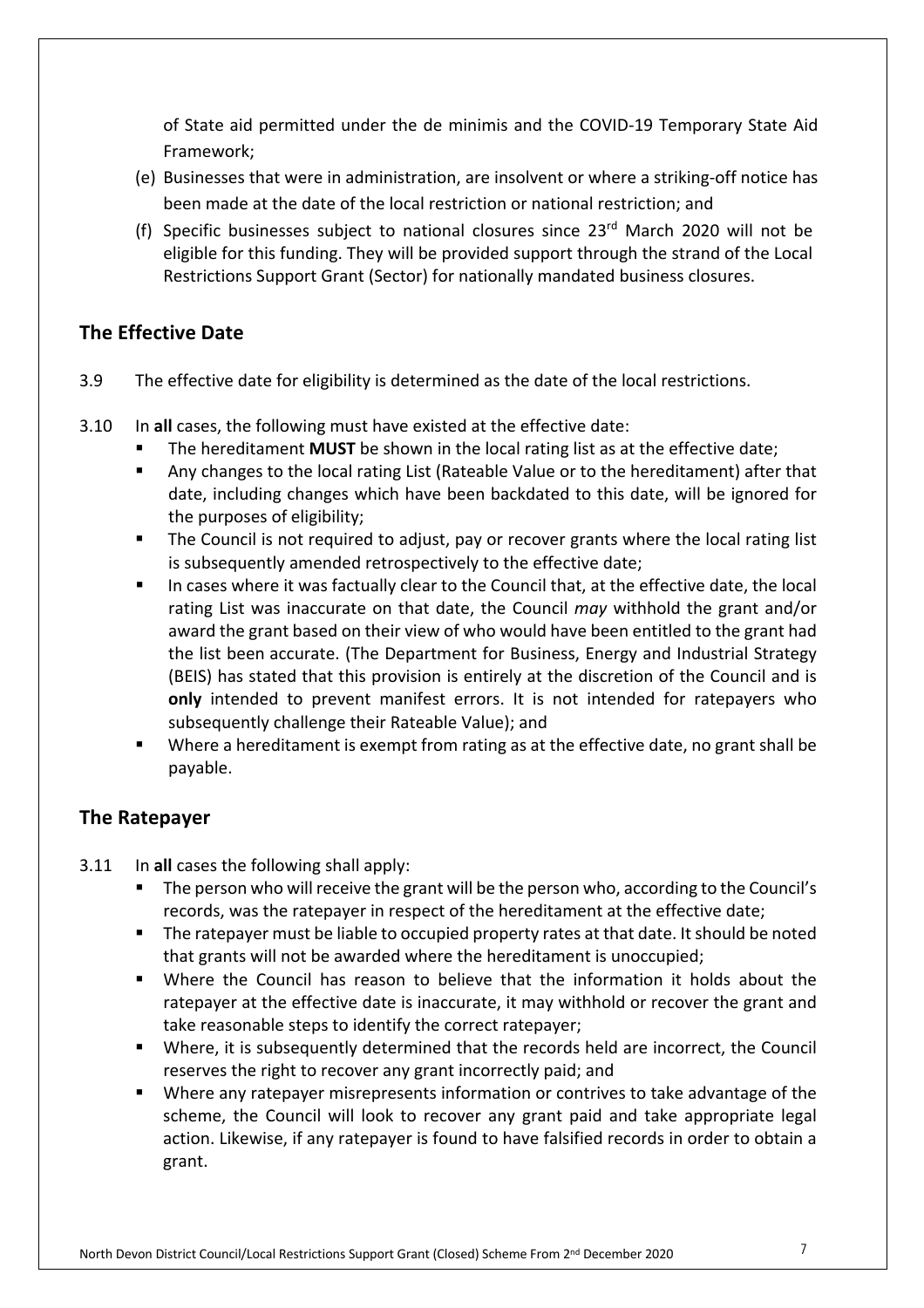## **4.0 How will grants be provided to Businesses?**

- 4.1 The Council is fully aware of the importance of these grants to assist businesses and support the local community and economy. The Local Restrictions Support Grant (Closed) scheme together with the Council's Additional Restrictions Grant (ARG) scheme will offer a lifeline to businesses who are struggling to survive during to the COVID-19 crisis.
- 4.2 Details of how to obtain grants are available on the Council's website: <https://www.northdevon.gov.uk/coronavirus/business-support/business-grants>/
- 4.3 In all cases businesses will be required to confirm that they are eligible to receive the grants. This includes where the Council already has bank details for the business and are in a position to send out funding immediately. Businesses are under an obligation to notify the Council should they no longer meet the eligibility criteria for any additional grants.
- 4.4 The Council reserves the right request any supplementary information from businesses, and they should look to provide this, where requested, as soon as possible.
- 4.5 An application for a Local Restrictions Support Grant (Closed) is deemed to have been made when a duly completed application form is received via the Council's online procedure.
- 4.6 All monies paid under this scheme will be funded by Government and paid to the Council under S31 of the Local Government Act 2003.

### **5.0 EU State Aid requirements**

- 5.1 Any Local Restrictions Support Grant is given as aid under the Temporary Framework for State aid measures to support the economy in the current COVID-19 outbreak published on 19 March 2020. This means that businesses receiving support under these provisions can receive up to €800,000 in aid over three years (being the current and the previous two years).
- 5.2 Any grant awarded is required to comply with the EU law on State Aid. This will involve the applicant declaring to the Council if they have received any other de minimis State aid or aid provided under the EU Commission COVID-19 Temporary Framework.
- 5.3 If the applicant has not received any other de minimis State aid, they are not required to make that declaration to the Council or to complete any declaration statement.

# **6.0 Scheme of Delegation**

- 6.1 The Council has approved this scheme.
- 6.2 Officers of the Council will administer the scheme and the Section 151 Officer is authorised to make technical scheme amendments to ensure it meets the criteria set by the Council and, in line with Government guidance.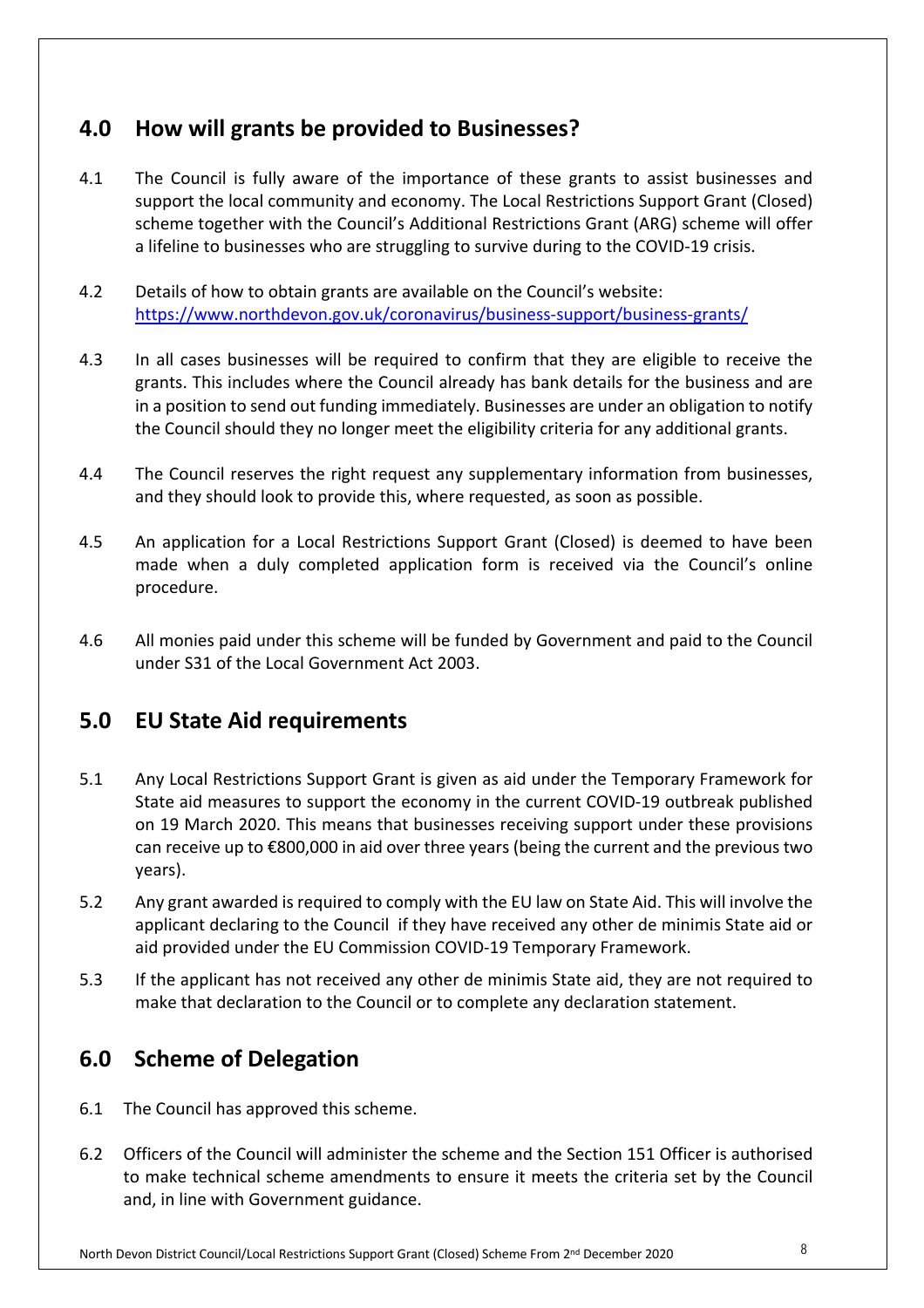# **7.0 Notification of Decisions**

- 7.1 Applications will be considered on behalf of the Council by the Revenues and Benefits Service.
- 7.2 All decisions made by the Council shall be notified to the applicant either in writing or by email. A decision shall be made as soon as practicable after an application is received.

#### **8.0 Reviews of Decisions**

- 8.1 The Council will operate an internal review process and will accept an applicant's request for a review of its decision.
- 8.2 All such, requests must be made in writing to the Council within 14 days of the Council's decision and should state the reasons why the applicant is aggrieved with the decision of the Council. New information may be submitted at this stage to support the applicant's appeal.
- 8.3 The application will be reconsidered by a senior officer, as soon as practicable and the applicant informed in writing or by email of the decision.

#### **9.0 Complaints**

9.1 The Council's 'Complaints Procedure' (available on the Councils website) will be applied in the event of any complaint received about this scheme.

# **10.0 Taxation and the provision of information to Her Majesty's Revenues and Customs (HMRC)**

- 10.1 The Council has been informed by Government that all payments under the scheme are taxable.
- 10.2 The Council does not accept any responsibility in relation to an applicant's tax liabilities and all applicants should make their own enquiries to establish any tax position.
- 10.3 All applicants should note that the Council is required to inform Her Majesty's Revenue and Customs (HMRC) of all payments made to businesses.